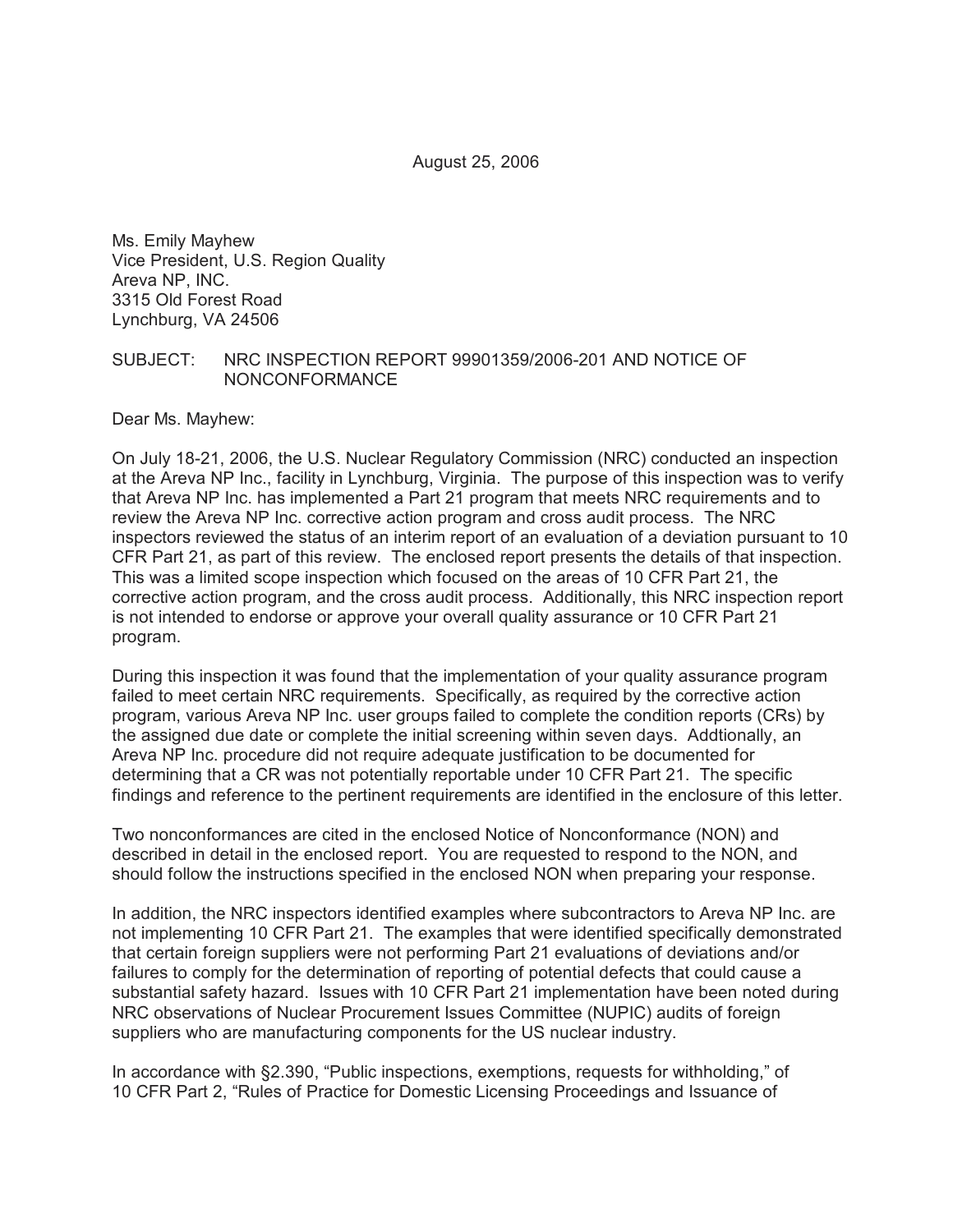Orders," a copy of this letter, its enclosures, and your response will be made available electronically for public inspection in the NRC Public Document Room (PDR) or from the NRC's document system (ADAMS), accessible from the NRC Web site at http://www.nrc.gov/readingrm/adams.html. To the extent possible, your response should not include any personal privacy, proprietary, or safeguards information so that it can be made available to the Public without redaction.

Sincerely,

### **/RA/**

Michael E. Mayfield, Director Division of Engineering Office of Nuclear Reactor Regulation

Enclosures: As Stated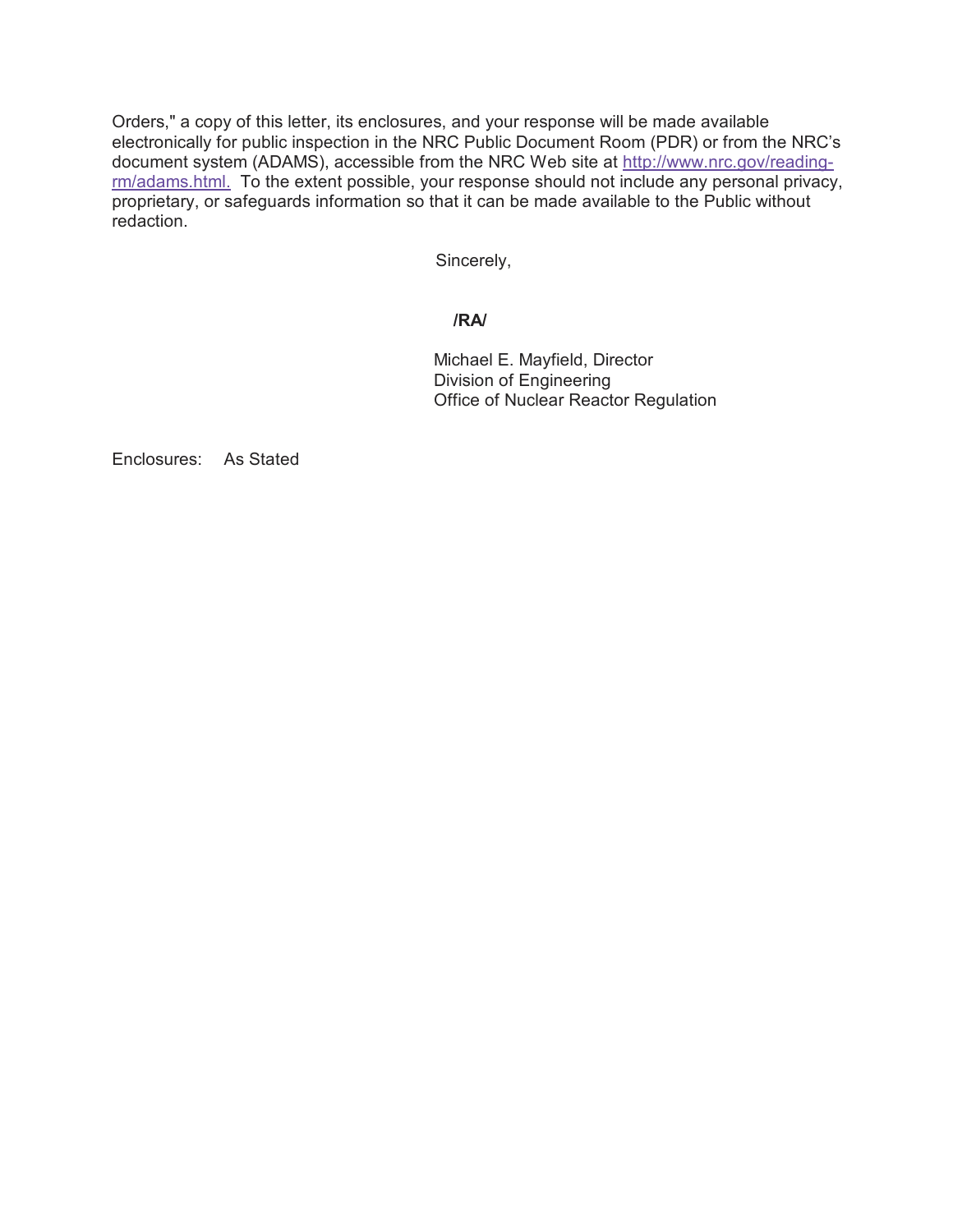Orders," a copy of this letter, its enclosures, and your response will be made available electronically for public inspection in the NRC Public Document Room (PDR) or from the NRC's document system (ADAMS), accessible from the NRC Web site at http://www.nrc.gov/readingrm/adams.html. To the extent possible, your response should not include any personal privacy, proprietary, or safeguards information so that it can be made available to the Public without redaction.

Sincerely,

**/RA/**

Michael E. Mayfield, Director Division of Engineering Office of Nuclear Reactor Regulation

Enclosures: As Stated

DISTRIBUTION: **MMayfield** GImbro NChokshi **DFThatcher** HHamzehee NRC Docket File #99901359 BRogers (hard copy) **MLintz RPMcIntyre** KAKavanagh **BDavis** 

### ADAMS Accession No.: **ML062400092**

: Publicly Available 9 Non-Publicly Available 9 Sensitive : Non-Sensitive

| <b>OFFICE</b> | EQVA/DE   | BC:EQVA/DE       | D:DE          |
|---------------|-----------|------------------|---------------|
| <b>NAME</b>   | KKavanagh | <b>DThatcher</b> | MMayfield     |
| I DATE        | 8/25/2006 | 8 / 24 / 2006    | 8 / 25 / 2006 |

**OFFICIAL RECORD COPY**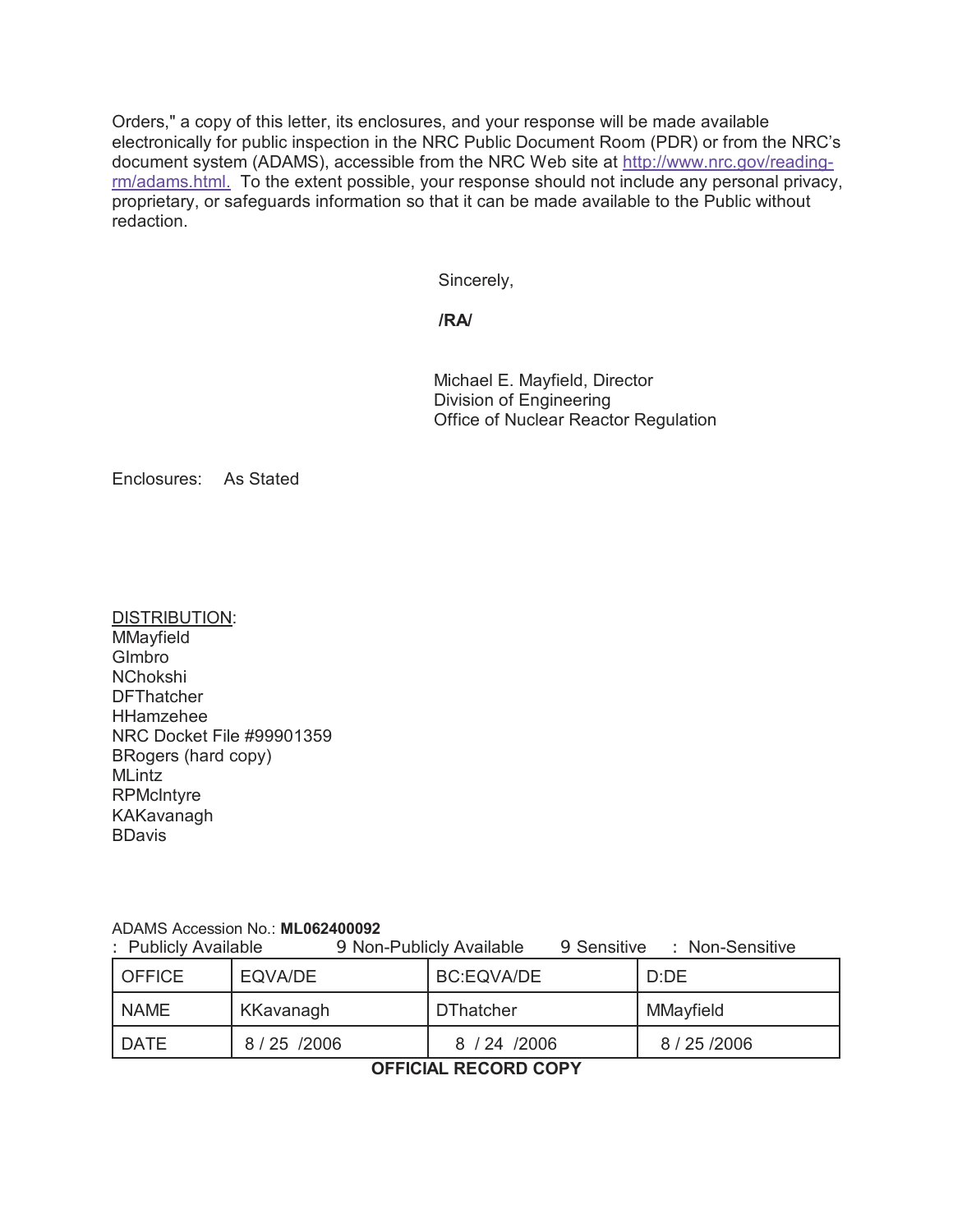### NOTICE OF NONCONFORMANCE

Areva NP, INC. **Docket Number 99901359** Lynchburg, Virginia **Inspection Report Number 2006-201** 

Based on the results of a Nuclear Regulatory Commission (NRC) inspection conducted July 18-21, 2006, of activities performed at Areva NP, INC., Lynchburg facility, it appears that certain activities were not conducted in accordance with NRC requirements.

1. Criterion XVI, "Corrective Action," of Appendix B to 10 CFR Part 50, states, in part, that measures shall be established to assure that conditions adverse to quality, such as failures, malfunctions, deficiencies, deviations, defective material and equipment, and nonconformances are promptly identified and corrected. The identification of the significant condition adverse to quality, the cause of the condition, and the corrective action taken shall be documented and reported to appropriate levels of management.

Areva NP Plants Quality & Environment Management (QEM) Manual (QM DC 55) Revision F, dated March 05, 2005, Section 5.5.2, "Corrective Actions," states, in part, that the QEM Liaison Officer is responsible for monitoring the corrective action issued within the regional local unit and is responsible for ... making sure that corrective action requests are processed on schedule by organizations in charge.

Areva NP Inc. Administrative Procedure No. 1717-06, Revision 01, "Corrective Action Program (WebCAP)," dated October 7, 2005, Section 8.6, "Requesting CR Extensions," requires the assigned individual or Issue Owner to submit a request for extension before the scheduled completion date (due date) is exceeded. Also, Section 8.2, "Screening Section," requires that the Issue Owner complete the screening section of the condition report (CR) within 7 calendar days of the CR being submitted.

Contrary to the above, during the NRC inspectors review of the implementation of the CR process, specific CR documentation, and a July 19, 2006, computer WebCAP report of overdue CRs by various user groups, it was identified that 34 CRs had exceeded their required completion due date and 8 CRs had exceeded the initial 7-day screening time frame. This issue has been identified as Nonconformance 99901359/2006-201-01.

2. Criterion V, "Instructions, Procedures, and Drawings," of Appendix B to 10 CFR Part 50, states, in part, that activities affecting quality shall be prescribed by documented instructions, procedures, or drawings, of a type appropriate to the circumstances and shall be accomplished in accordance with these instructions, procedures, or drawings.

The Areva NP Plants QEM Manual, Section 1.4 states, in part, that the quality and environment records are records which provide objective evidence of the activities carried out or the results of these activities.

Areva NP Inc. Administrative Procedure 1717-06, Revision1, establishes, in part, the process for determining if a nonconformance/problem/concern needs to be evaluated for reporting under 10 CFR Part 21. Specifically, Section 7 defines a Safety Significant issue as an issue (nonconformance) identified in a CR that is a potential deviation and `requires evaluation using the discovery process outlined in Areva NP Inc. Administrative Procedure 1707-01.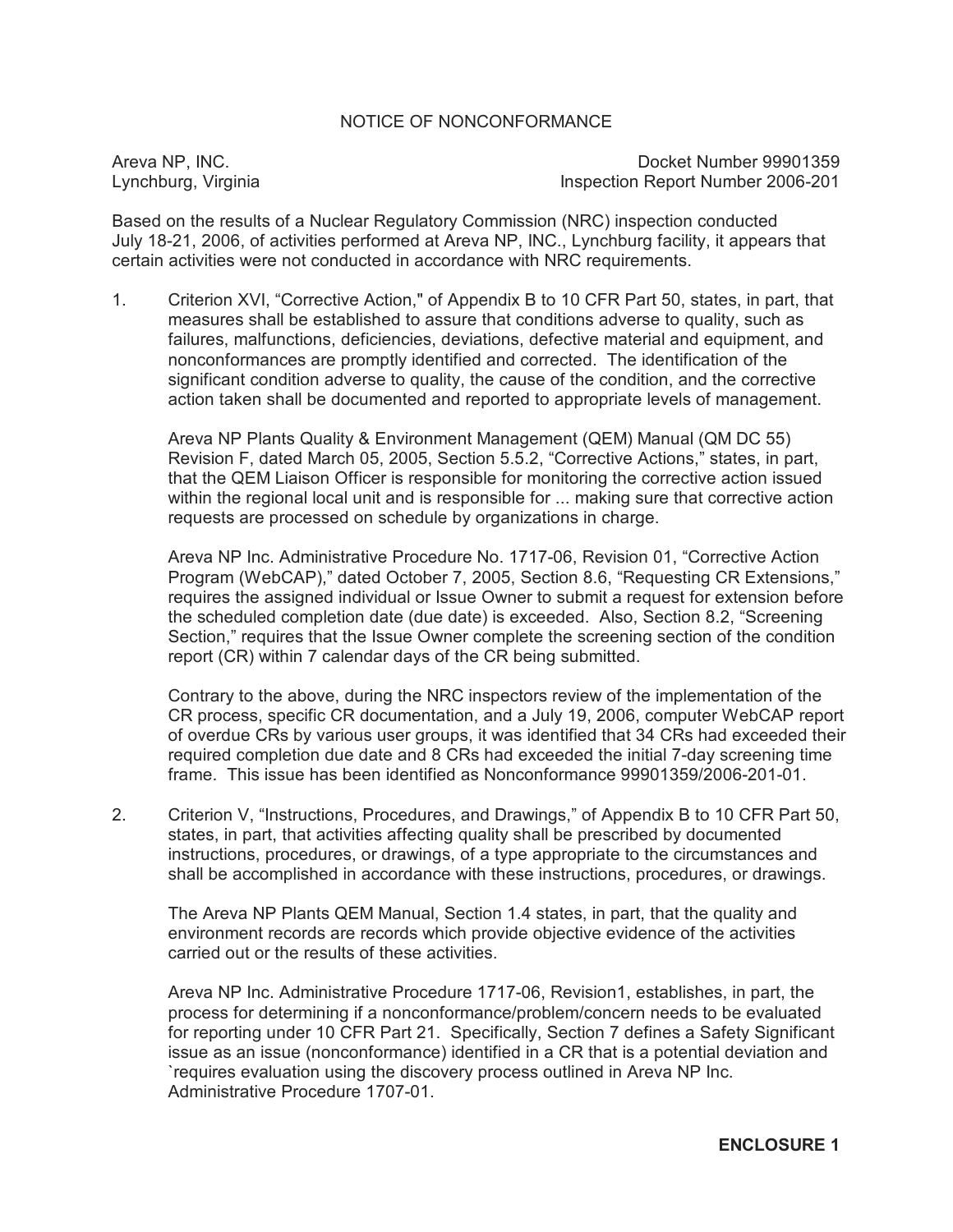Areva NP Inc., "Records Management Program Manual (IEI)," Revision 20, dated May 22, 2006, states, in part, that all Part 21 documentation is considered a lifetime record, stored as a scanned image.

Contrary to the above, the NRC inspectors determined that Areva NP Inc. Administrative Procedure No. 1717-06, Revision 01, did not require adequate justification to be documented for determining a CR was not potentially reportable under 10 CFR Part 21.

Please provide a written statement or explanation to the U.S. Nuclear Regulatory Commission, ATTN: Document Control Desk, Washington, D.C. 20555, with a copy to the Director, Division of Engineering, Office of Nuclear Reactor Regulation, within 30 days of the date of the letter transmitting this Notice of Nonconformance. This reply should be clearly marked as a "Reply to Notice of Nonconformance" and should include for each nonconformance: (1) the reason for the nonconformance, or if contested, the basis for disputing the nonconformance, (2) the corrective steps that have been taken and the results achieved, (3) the corrective steps that will be taken to avoid further noncompliances, and (4) the date when your corrective actions will be completed. Where good cause is shown, consideration will be given to extending the response time.

Because your response will be made available electronically for public inspection in the NRC Public Document Room or from the NRC's document system (ADAMS), to the extent possible, it should not include any personal privacy, proprietary, or safeguards information so that it can be made available to the public without redaction. Agency-wide Documents Access and Management System (ADAMS) is accessible from the NRC Web site at http://www.nrc.gov/reading-rm/adams.html. If personal privacy or proprietary information is necessary to provide an acceptable response, then please provide a bracketed copy of your response that identifies the information that should be protected and a redacted copy of your response that deletes such information. If you request withholding of such material, you must specifically identify the portions of your response that you seek to have withheld and provide in detail the bases for your claim of withholding (e.g., explain why the disclosure of information will create an unwarranted invasion of personal privacy or provide the information required by 10 CFR 2.390(b) to support a request for withholding confidential commercial or financial information). If safeguards information is necessary to provide an acceptable response, please provide the level of protection, described in 10 CFR 73.21.

Dated this 25<sup>th</sup> day of **August** 2006.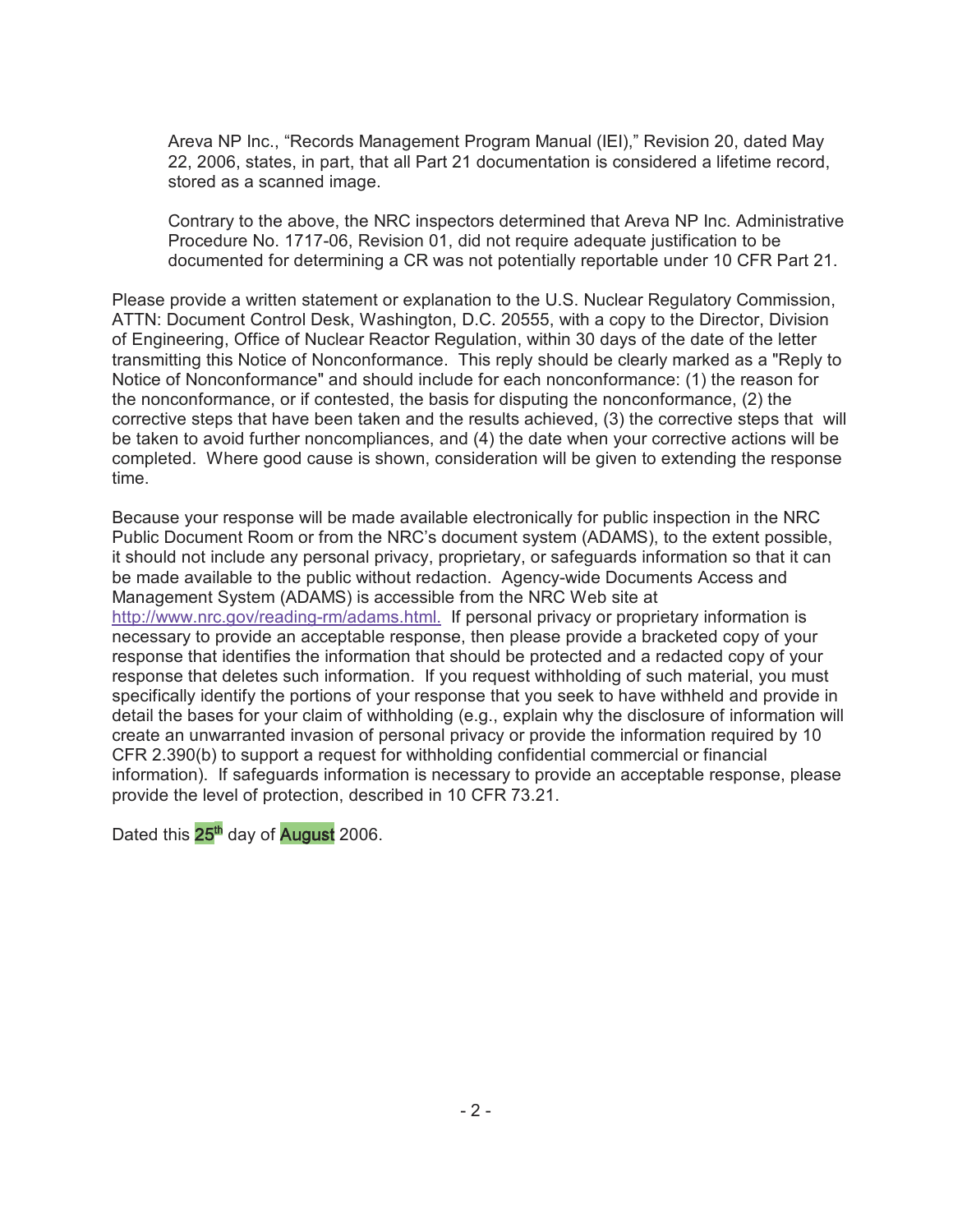# **U.S. NUCLEAR REGULATORY COMMISSION OFFICE OF NUCLEAR REACTOR REGULATION**

- Report No: 99901359/2006-201
- Organization: Areva NP, INC. 3315 Old Forest Road Lynchburg, Virginia 24506
- Vendor Contact: Ms. Tara Werner Quality Audits and Programs Manager (434) 832-2836
- Nuclear Industry: Areva NP, Inc., supplies fuel, engineering services, and replacement components to U.S. nuclear utilities. Areva NP Inc. is one of the three major regions under Areva NP. The other major regions include France (Areva NP SAS) and Germany (Areva NP GmbH).
- Inspection Dates: July 18 21, 2006

Inspectors: Kerri A. Kavanagh, Lead Inspector, EQVA/DE/NRR Richard P. McIntyre, EQVA/DE/NRR Mark P. Lintz, EQVB/DE/NRR

Approved by: Dale F. Thatcher, Chief Quality and Vendor Branch A Division of Engineering Office of Nuclear Reactor Regulation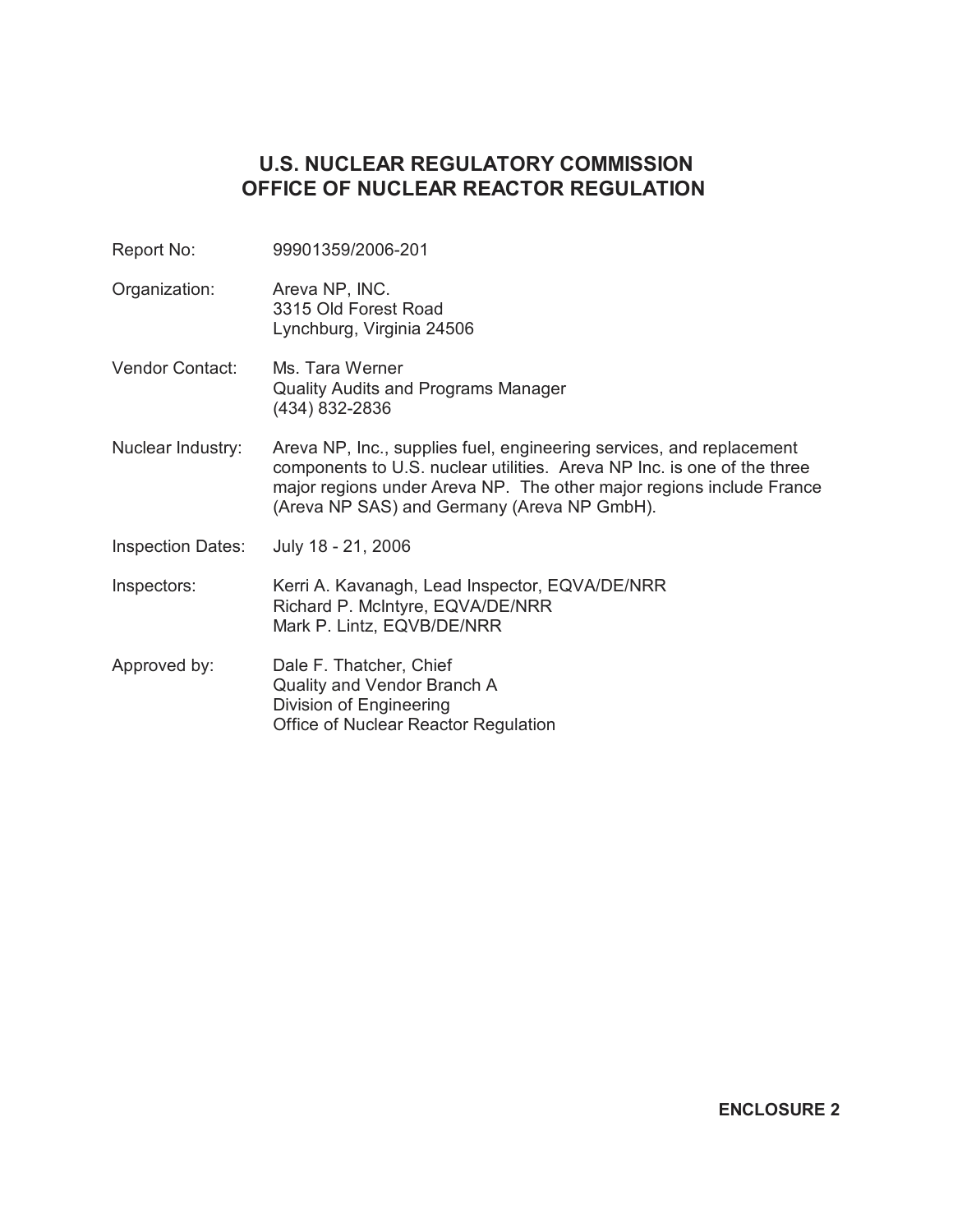# **1.0 INSPECTION SUMMARY**

The purpose of this inspection at Areva NP Inc. was to verify that Areva NP Inc. has implemented a Part 21 program that meets NRC requirements and to review the Areva NP Inc. corrective action program and cross audit process. As part of this review, the NRC inspectors reviewed the status of an interim report of an evaluation of a deviation pursuant to 10 CFR Part 21.

The inspection was conducted at Areva NP Inc.'s facility in Lynchburg, Virginia. The inspection bases were:

- Appendix B, "Quality Assurance Criteria for Nuclear Power Plants and Fuel Reprocessing Plants," to 10 CFR Part 50, and
- 10 CFR Part 21, "Reporting of Defects and Noncompliance."
- 1.1 NONCONFORMANCES
- Nonconformance 99901359/2006-201-01 was identified and is discussed in Section 3.1 of this report.
- Nonconformance 99901359/2006-201-02 was identified and is discussed in Section 3.2 of this report.
- 1.2 OBSERVATIONS
- Observation 99901359/2006-201-01 was identified and is discussed in Section 3.1 of this report.
- Observation 99901359/2006-201-02 was identified and is discussed in Section 3.2 of this report.
- Observation 99901359/2006-201-03 was identified and is discussed in Section 3.2 of this report.

# **2.0 STATUS OF PREVIOUS INSPECTION FINDINGS**

No previous NRC inspections findings were reviewed during this inspection.

# **3.0 INSPECTION FINDINGS AND OTHER COMMENTS**

The Areva NP quality manual, "Quality Management Manual," (QMM) 56-5015885-05, dated July 7, 2005, describes the overall quality program for the corporation in the three major regions of France, Germany, and the United States of America. The QMM is divided into two major sections: Plants Quality and Environmental Management Manual (QEM) and Services Quality Management Manual (SQM). Section 2.4.4 of the Plants QEM, states, in part, that the USA Quality organization performs activities for both Plants and Services. As such, the Plants QEM and the Areva NP Inc. implementing procedures were the focus of the limited scope inspection.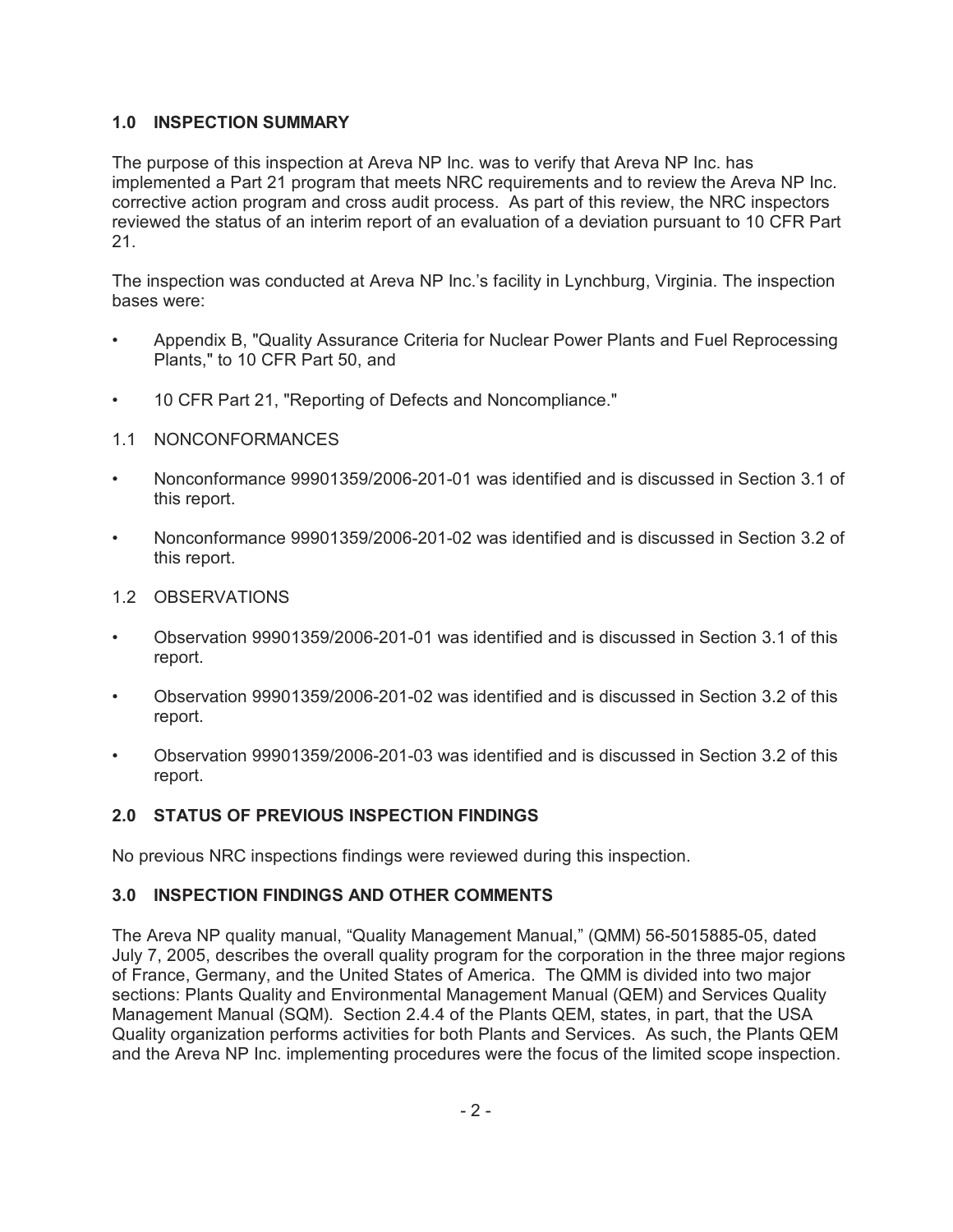### 3.1 CORRECTIVE ACTION PROCESS

#### a. Inspection Scope

The NRC inspectors reviewed the implementation of the Areva NP Inc. corrective action process. Specifically, the NRC inspectors reviewed the procedures governing the implementation of the Areva NP Inc. corrective action process to assure that those procedures provided adequate description of the corrective action process and implementation requirements and that they were consistent with the requirements of Appendix B to 10 CFR Part 50, Criterion XVI, "Corrective Action."

#### b. Observations and Findings

Areva NP Inc. Administrative Procedure No. 1717-06, Revision 01, "Corrective Action Program (WebCAP)," dated October 7, 2005, establishes the process for reporting, tracking, correcting conditions adverse to quality and significant conditions adverse to quality, and those events/conditions as directed by management, determining root cause, generic impact, and preventing recurrence. Additionally, the procedure establishes the means for the identification of and resolution to near misses, customer identified problems, and complaints.

This procedure details the electronic process of identifying and documenting apparent conditions adverse to quality that fall under the scope of the Areva NP Inc. Quality Program, investigating and correcting those adverse conditions, and closing Condition Reports (CRs) upon completion of corrective action. The CR process is used for what was previously a combination of nonconformances and corrective action requests prior to the implementation of WebCAP.

Condition Reports are the documents used by Areva NP Inc. to identify an issue, report measures and actions taken to evaluate and resolve apparent conditions adverse to quality and track required actions through completion. CRs are initiated to document issues such as (not all inclusive): noncompliance with requirements, suggested process or product improvements, problems that may lead to noncompliance if not addressed, unusual incidents, business or technical process deficiencies, and customer complaints. The CR process includes, but is not limited to actions such as: description of the issue; screening assignment to determine significance level, initial 10 CFR Part 21 evaluation, investigation and evaluation documentation results, prescribed action(s) to be taken, impact on related internal or external work activities or processes, and identification when further Deviation Determinations are required as part of the Part 21 evaluation process.

Conditions Adverse to Quality is an all inclusive term used by Areva NP Inc. to reference any failures, malfunctions, deficiencies, defective items and nonconformances and are based on significance levels. From these conditions adverse to quality, the CR issue owner assigns a significance level for review activities based upon several determining criteria. Significance Level 1 conditions receive a Root Cause investigation, Significance Level 2 conditions receive an apparent cause analysis to validate that the condition is not a Significance Level 1 event, and Significance Level 3 conditions receive a probable cause investigation to address the immediate issue. A Root Cause is defined by Areva NP Inc. as "the fundamental or most basic causes that can be reasonably identified that if corrected by the associated prescribed action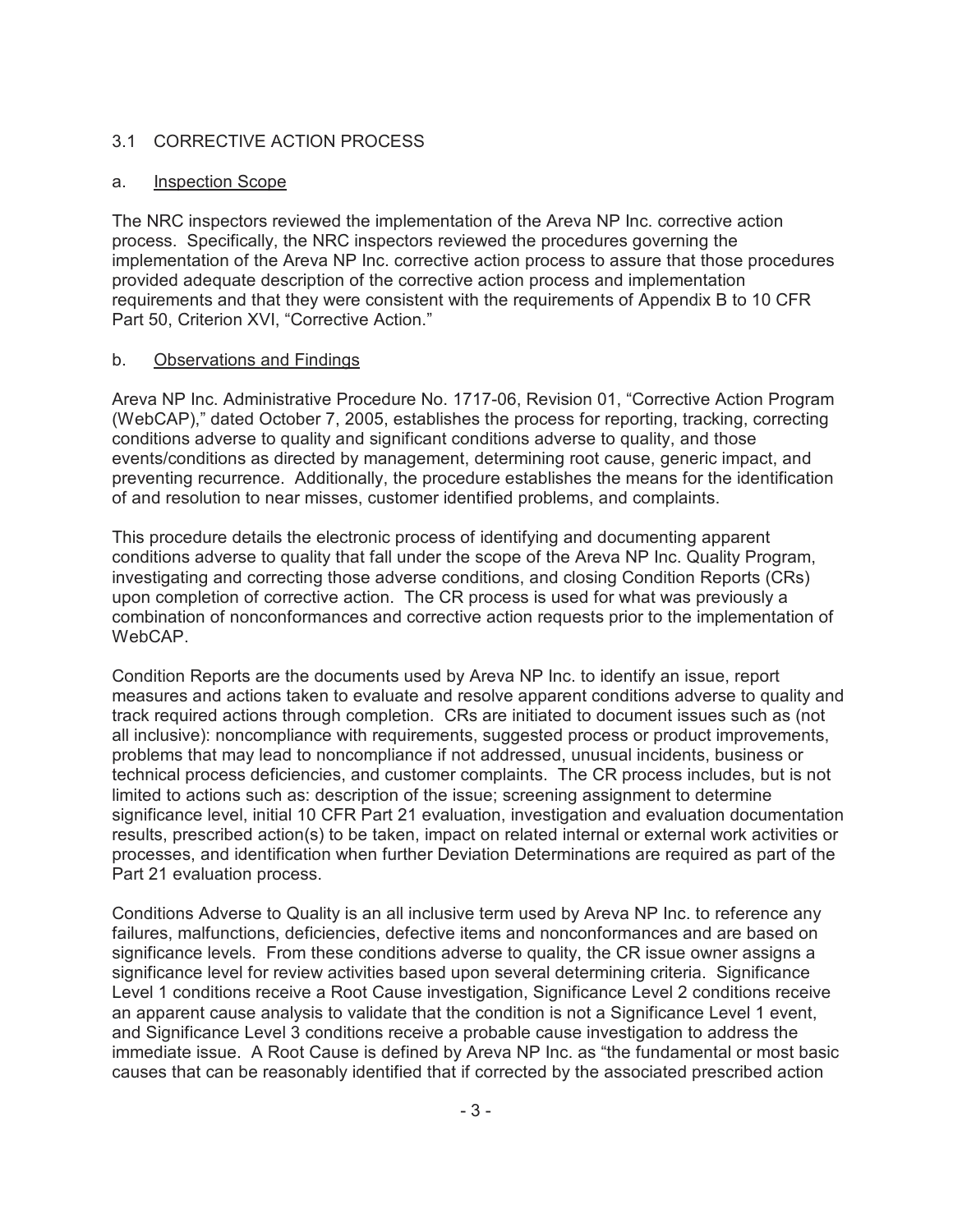will prevent recurrence of both the event being analyzed and similar events.

Areva NP Inc. Administrative Procedure No. 1717-06, Revision 01, includes requirements on how to handle situations where the CR completion date is not going to be met. Specifically, Section 8.6, "Requesting CR Extensions," requires the assigned individual or Issue Owner to submit a request for extension before the scheduled completion date (due date) is exceeded. Also, Section 8.2, "Screening Section," requires that the Issue Owner complete the screening section of the CR within 7 calendar days of the CR being submitted.

### b.1 Review of Condition Reports

In order to identify a CR sample for NRC inspection team review, the NRC inspectors requested a printout list of all WebCAP CRs initiated during the 2004 - 2006 time frame that were screened as either Significance Level 1, 2, or 3. The current WebCAP CR system has been in place since July 2004. From the printout, the NRC inspection team identified thirty CR packages which to review. The following are examples of the CRs reviewed.

CR 2006-1601 – The NRC inspectors reviewed CR 2006-1601, dated April 5, 2006, related to a manual nondestructive ultrasonic test (UT) examination performed on a residual heat removal (RHR) component at DC Cook Unit 2. During the review of examination paperwork it was discovered that the examination did not meet the procedural requirements concerning the selection of examination angles and the improper selection of transducer sizes. The Deviation Determination (CR # 2006-1601) dated April 14, 2006, concluded that this issue was not a deviation per Part 21, since the examination was performed in accordance with the examination procedure requirements, the ASME code, and current industry practice for a single side examination of austenitic weld materials. However the discussion section of the CR identified that Areva NP Inc. Examination Procedure, 54-ISI-136-00, required clarification to prevent further occurrences regarding the use of improper transducer sizes.

The NRC inspectors noted that the "NDE Services Performance Issues Spring 2006, Root Cause Investigation Report," dated June 30, 2006, led by the Corrective Action Program Manager included a detailed investigation and root cause review of the DC Cook Unit 2 issues as part of the report. The report included a comprehensive corrective/preventive actions to address the nondestructive examination (NDE) services issues. This plan included many actions such as significant training activities at various working levels and revision of the procedure(s) to include how to perform coverage calculations and determine appropriate transducer size. The NRC inspectors identified that the procedural revisions were ongoing and not yet complete at the time of the exit of the inspection.

CR 2005-526 – The NRC inspectors reviewed CR 2005-526, dated February 8, 2005, related to a replacement reactor vessel closure head (RVCH) for Arkansas Nuclear One Unit 1 (ANO-1) that was shipped to ANO-1 in March 2004. The basic issue concerned the fact that the RVCH was delivered with parts such as: screws and pins for keyblocks; bolts and cap screws; screws, nuts, washers and dowel pins for support skirt; and support bracket locking tabs and screws; that were procured as non-safety related parts by Areva NP Chalon/Saint Marcel (Chalon) manufacturing facility, when they should have been procured as safety related.

The NRC inspectors reviewed documentation pertaining to this CR report, including the Deviation Determination (CR # 2005-526) dated May 4, 2005. The Results of the Investigation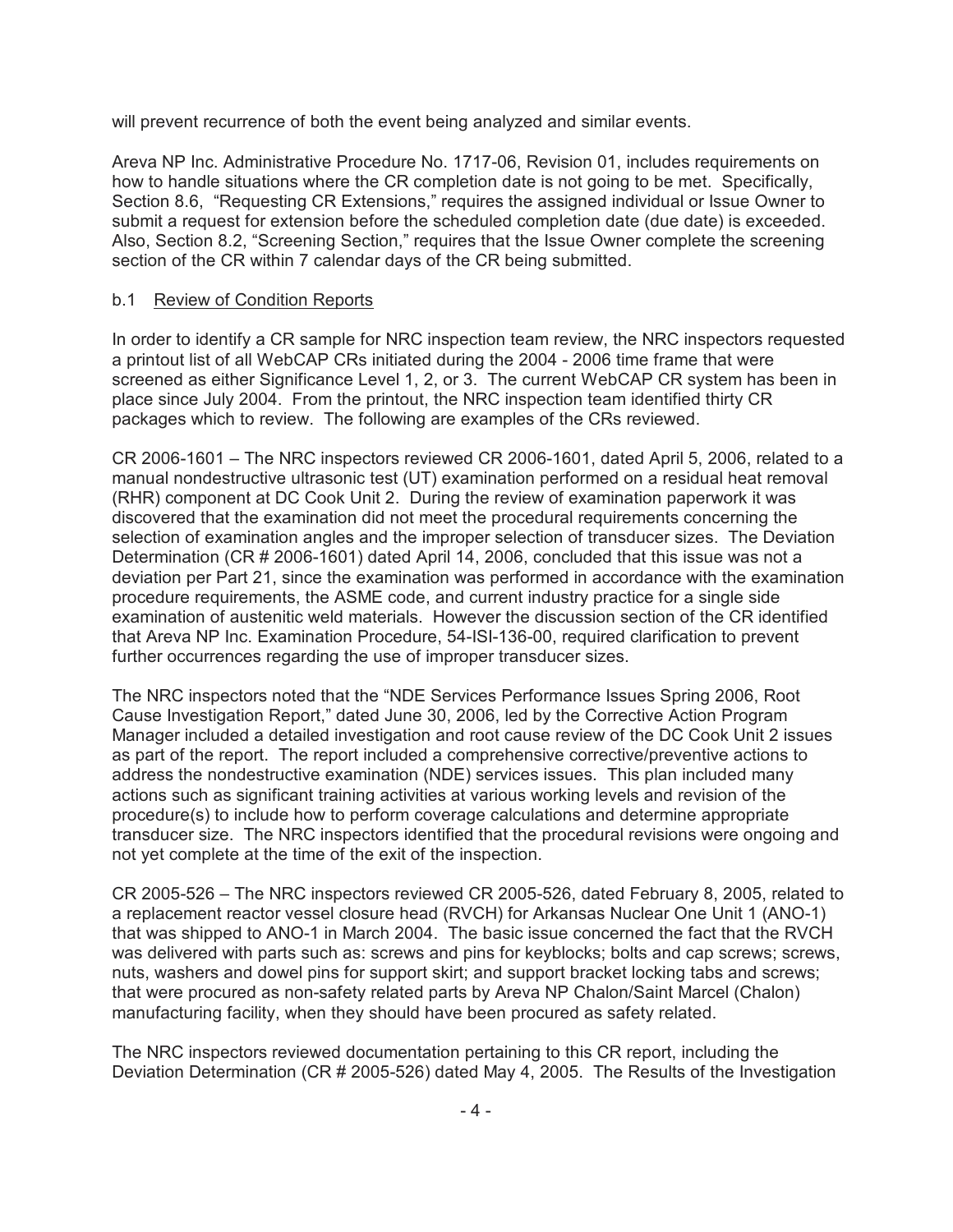and Evaluation Section of the CR identified that: (1) Areva NP Inc. specified in the purchase order (P.O.) to Areva SAS (Chalon) that all parts be procured as quality assurance (QA) classification safety related; (2) Chalon elected to reclassify some parts as non-safety related based upon their QA manual, internal procedures and past practice used on Electricite de France (EdF) component supply; and (3) Chalon did not engage the responsible design agency (Areva NP Inc.) in their reclassification decisions, nor did they inform Areva NP Inc. which parts were classified different from the P.O. requirements.

A list of seven recommended corrective/preventive actions were identified, including investigate ongoing projects for similar occurrences. It was then identified that these actions were also applicable to other projects for shipped RVCHs (Crystal River Unit 3 (CR-3), Davis Besse, Three Mile Island (TMI), and Turkey Point). The Prescribed Actions section of the CR identified six actions to be taken, including Chalon issuing a request to Areva NP Inc. to approve reclassification of any parts on the ANO-1,TMI, CR-3, Davis Besse and Turkey Point that were procured as other than safety related.

The Deviation Determination (CR # 2005-526) concluded that this issue was not a reportable defect under Part 21 since Chalon was able to reclassify the affected parts as safety related based upon results of physical and mechanical testing of materials from the same heat numbers that were used to fabricate the original parts. This action did require significant correction of product documentation and data packages for these RVCHs. During this review, the NRC inspectors noted that CR 2005-526 did not mention Deviation Determination (CR # 2005-526) and thus there was no traceable connection between CR 2005-526 and the Deviation Determination (CR # 2005-526). Areva NP Inc. issued CR 2006-2960 during the inspection, dated July19, 2006, to tie this Deviation Determination (maintained by regulatory affairs) to CR 2005-526.

Finally, the NRC inspectors reviewed the CR 2005-526 Action Item List that was developed to identify all actions required and taken for this CR. The NRC inspectors verified that the Action Items had been completed, including the notification of the customers mentioned above, and reviewed the Chalon corrective action report (CAR) issued to address the generic issue of reclassification of parts without the concurrence from the design agency and the preventive actions to prevent recurrence.

CR 2006-1444 – The NRC inspectors reviewed CR 2006-1444, dated March 28, 2006, which described a concern where the customer, Areva NP Inc., identified dimensional variations in an reactor coolant pump (RCP) shaft supplied by an Areva NP Inc. foreign supplier. Contrary to the supplied specifications, Areva NP Jeumont SA incorrectly used the old RCP shaft dimensions when there was a conflict, instead of using the new drawing supplied by the customer. Areva NP Inc. issued a stop work on any further shop work, including repairs and machining of the RCP shaft. This was done to ensure that repairs were reviewed and accepted by the customer prior to implementation. Areva NP Jeumont SA was requested to provide Areva NP Inc. with a nonconformance report, a repair evaluation, and a repair quality plan, which were accepted by Areva NP Inc. The NRC inspectors reviewed the Areva NP Jeumont SA Deviation Report Number 06 QN 17, Revision 0, and noted that it does not have a mechanism to initiate a 10 CFR Part 21 evaluation of the deviation or failure to comply for a potential substantial safety hazard. The CR was identified as a Significance Level 3 condition with no potential reportability under 10 CFR Part 21.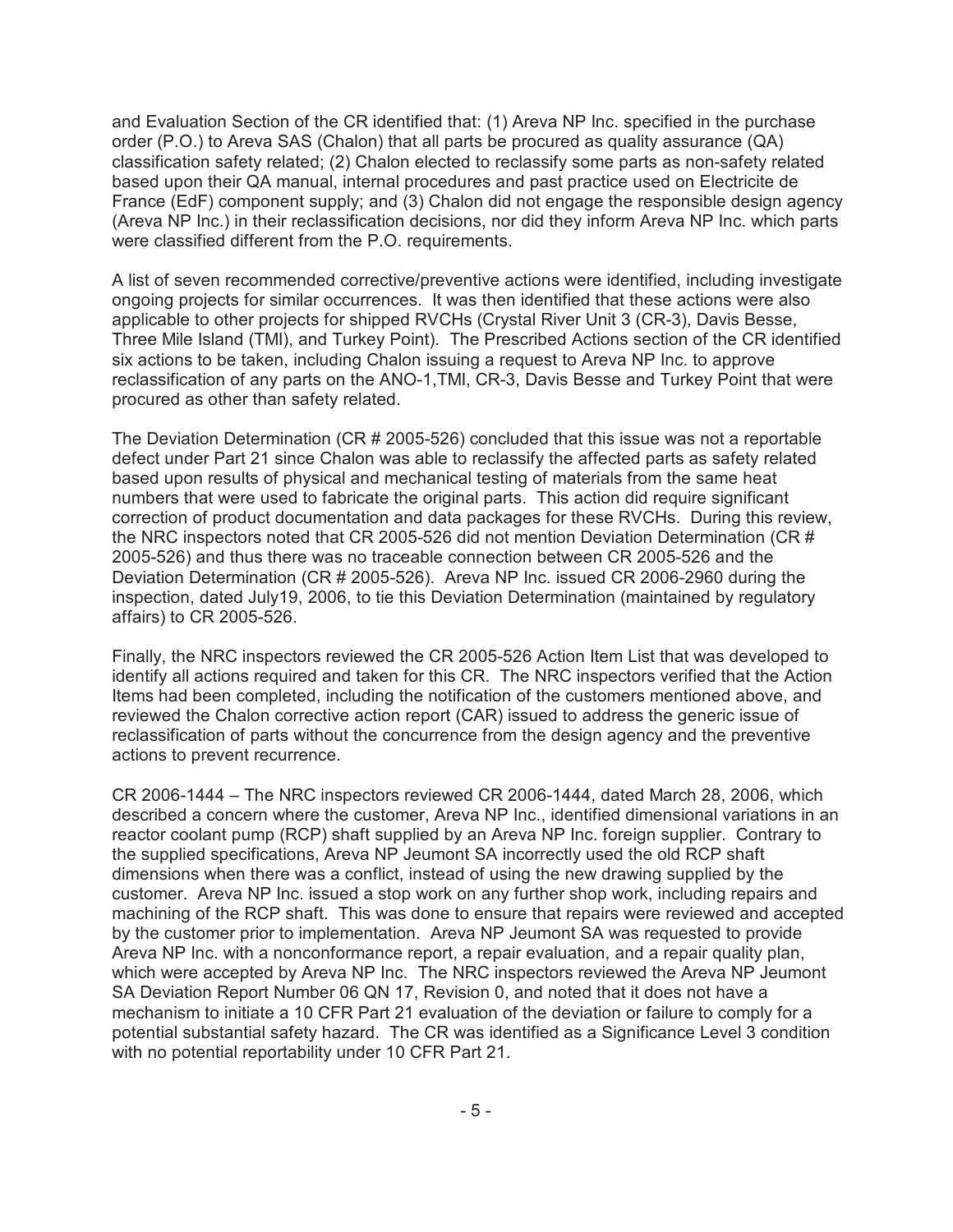### b.2 Review of Condition Report Tracking and Trending

The NRC inspectors reviewed the processes in place for tracking and trending condition reports. This included the review of the June 2006 CR Status Report and the overdue data for all the Areva NP Inc. user groups. The June 2006 Monthly report from the Manager, Quality Program and Analysis, to the Manager, Quality Audits and Programs, was also reviewed. This report included among other issues, critical issues and root cause evaluations as part of the CR process. This report also identifies overdue CRs and CRs not screened within the 7-day requirement. During the review of the sample of CR reports discussed above, the NRC inspectors identified that 34 CRs had exceeded their required due date and 8 CRs had exceed their initial 7-day screening time frame. This issue has been identified as Nonconformance 99901359/2006-201-01.

The NRC inspectors also reviewed the July - December 2005 Trend Analysis. This trend analysis included a review of WebCAP CRs, restraint orders, Receipt Deficiency reports, audit findings (internal and customer), accident reports, customer complaints, and other product line reports to determine if a pattern of repetitive deficiencies exists that would warrant system level corrective action. It also provides comparisons to previous trend periods to identify long term performance trends. The NRC inspectors found this to be a comprehensive document that provides excellent insight for management performance trending. This is identified as Observation 99901359/2006-201-01.

#### c. Conclusions

Based on the review of the sample CRs documentation, the NRC inspectors concluded that Areva NP Inc. was adequately implementing their corrective action program as per Areva NP Inc. Administrative Procedure No. 1717-06, Revision 01. The NRC inspectors did identify Nonconformance 99901359/2006-201-01 for failure of various Areva NP Inc. user groups to complete the CRs by the assigned due date or complete the initial screening within 7-days. The NRC inspectors identified that as of July 19, 2006, 34 CRs had exceeded their required completion due date and 8 CRs had exceed the initial 7-day screening time frame. Additionally, the NRC inspectors identified the tracking and trending process for CRs as a strength within the Areva NP Inc. corrective action program.

### 3.2 10 CFR PART 21 PROGRAM

### a. Inspection Scope

The NRC inspectors reviewed the Areva NP Inc. policy and procedures governing the 10 CFR Part 21 program to assure those guidelines provided adequate description of the process and implemented the requirements described in 10 CFR Part 21, "Reporting of Defects and Noncompliances."

### b. Observations and Findings

The Areva NP Plants QEM Manual, Section 5.3, states, in part, that for the US market when 10 CFR 21 applies, any individual that is aware of a nonconformance must notify the management of the organization responsible for issuing the product according to the implementing procedures. Section 1.4 of the Plants QEM states, in part, that the quality and environment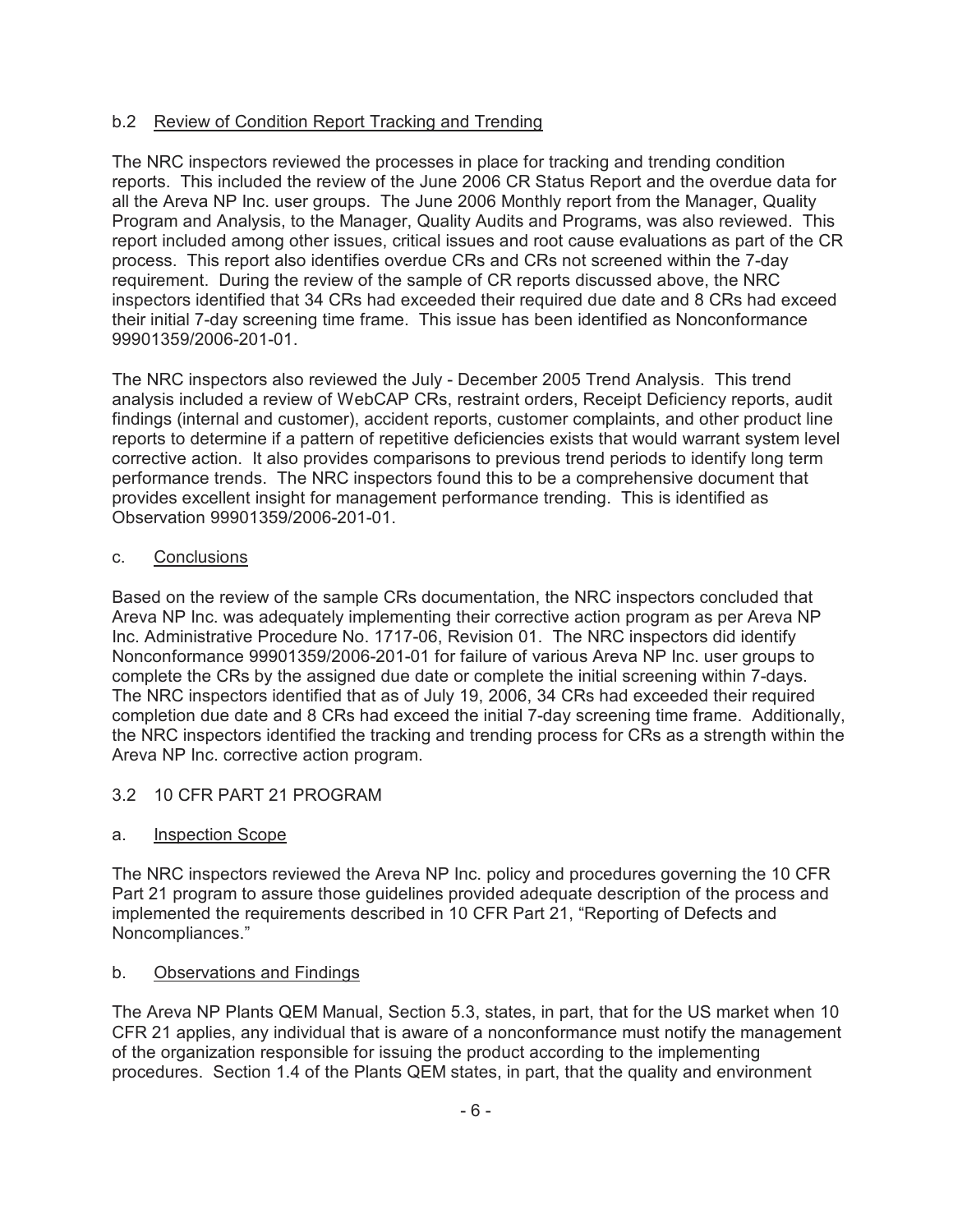records are records which provide objective evidence of the activities carried out or the results of these activities.

Areva NP Inc. Corporate Policy 0401, "Reporting of Defects and Noncompliances Concerning Substantial Safety Hazards," Revision 17, dated November 30, 2005, provides the Areva NP Inc. policy for establishing and implementing procedures for promptly reporting defects or failures to comply to the NRC. Specifically, section 4.3 states, in part, that the product line purchasing shall inform suppliers of the applicability of 10 CFR 21 and shall report any vendor notifications concerning deviations or defects to the appropriate individuals in accordance with Areva NP Inc. procedures.

Areva NP Inc. Administrative Procedure 1707-01, "Evaluation and Reporting of Safety-Significant Issues," Revision 33, dated July 14, 2006, establishes procedures and responsibilities to ensure compliance with and timely execution of 10 CFR Part 21 requirements. Specifically, Section 8 provides the requirements for completing Areva NP Inc. Form 22668, "Deviation Determination," Revision 2, dated June 6, 2006, and Form 22669, "Defect Determination," Revision 2, dated June 6, 2006.

Areva NP Inc. Administrative Procedure 1717-06, Revision1, establishes, in part, the process for determining if a nonconformance/problem/concern needs to be evaluated for reporting under 10 CFR Part 21. Specifically, Section 7 defines a Safety Significant issue as an issue (nonconformance) identified in a CR that is a potential deviation and requires evaluation using the discovery process outlined in Areva NP Inc. Administrative Procedure 1707-01.

Areva NP Inc., "Records Management Program Manual (IEI)," Revision 20, dated May 22, 2006, states, in part, that all Part 21 documentation is considered a lifetime record, stored as a scanned image.

### b.1 10 CFR Part 21 Program

The NRC inspectors reviewed the QA manual, implementing procedures, and policy guidelines governing Areva NP Inc.'s Part 21 program to verify that the guidance was consistent with the requirements described in 10 CFR Part 21. The NRC inspectors verified that the Areva NP Inc. process adequately outlined the requirements for identification, evaluation, and reporting of significant conditions adverse to quality. The NRC inspectors verified postings of the Part 21 regulations, sampled CRs, root cause investigation reports, and procurement documents. The NRC inspectors found them to be in accordance with the provisions of the regulation.

Areva NP Inc. Administrative Procedure No. 1717-06, Revision 01, includes several sections within the procedure that require the determination of whether the condition is potentially reportable under 10 CFR Part 21. These sections include Section 8.2.1.5.B, "Screening Section," Section 8.3.1.2, "Issue Evaluation," Appendix 1, "Root Cause Analysis," and Appendix 2, "Apparent Cause Evaluation." During the CR screening process, the Issue Owner has two options depending on the availability of information for determining the potential reportability of the CR. For the case where the Issue Owner can make the 10 CFR Part 21 reportability determination with the existing information, Section 8.2.1.5.B(1)c. states that if the condition is not potentially reportable, select 'no' in the drop down field in WebCAP and no further action is required. For the case where the Issue Owner is not confident that adequate information is available to made the 10 CFR Part 21 reportability decision, Section 8.2.1.5.B(4)a. requires the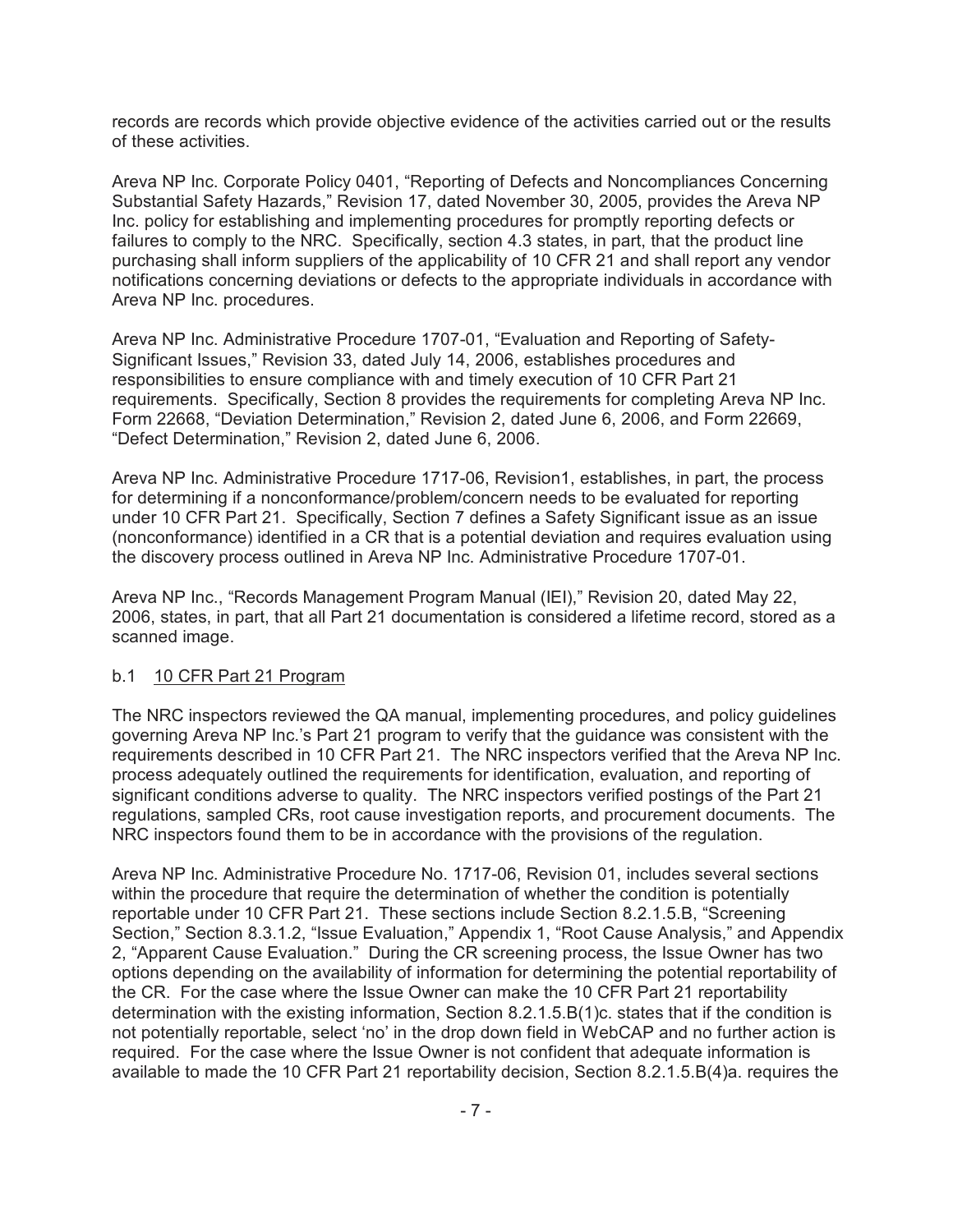immediate notification of the appropriate management to assist in making the decision, and Section 8.2.1.5.B (4) b. requires documenting any contact/discussion in the "Comments" field of WebCAP. If the CR is potentially reportable, Section 8.2.1.5. B(1)b requires the Issue Owner to complete form 22668, Deviation Determination, per Areva NP Inc. Administrative Procedure 1707-01.

The NRC inspectors reviewed several conditions reports that were screened as not being potentially reportable under 10 CFR Part 21. The NRC inspectors identified two CRs, 2005- 1417 and 2005-4212, that were difficult for the NRC inspectors to determine the reasoning for these safety related CRs to be screened out without any objective evidence for answering "no" in WebCAP.

CR 2005-1417 - The NRC inspectors reviewed CR 2005-1417, dated April 13, 2005, which describes the condition where a licensee identified that a patch cord from a voltage regulatory door connection to the DB9 switch was wired incorrectly. In reviewing the tests performed on the patch cord, which was procured as a safety related subcomponent of the voltage regulator door, Areva NP Inc. determined that no commercial grade dedication activities were performed on the patch cord. As part of the corrective action for CR 2005-1417, a training session was held to instruct management on enforcement of 10 CFR Part 21 principles, including special emphasis on commercial grade dedication. As part of the review, the NRC inspectors were unable to identify the reason why this CR was screened as not being potentially reportable under 10 CFR Part 21.

CR 2005-1417 was re-screened to a Significance Level 1 in accordance with the customer request for a formal root cause investigation. The root cause investigation determined that human error resulted in the DB9 patch cords to be sent from the original equipment manufacturer (OEM) to the customer site without the patch cords being dedicated prior to shipment. Specifically, the door mounted DB9 switch, RS485 communication port and communication patch cords were part of a design enhancement incorporated late in the design phase to enable the Masterdrive diagnostics and testing from the panel door, eliminating the requirement to open and enter the panel for testing and maintenance. The DB9 switch and associated connectors were seismically qualified and the DB9 switch was dedicated as part of the system commercial grade dedication plan (CGDP). Section 9 of the CGDP excludes dedication of electrical conductors, based on a plan to procure all electrical conductors Nuclear Safety Related from an approved Appendix B supplier; as such, the patch cords were not included in the CGDP. The root cause investigation report also stated that this concern was initially screened as a Significance Level 3 because the communication cables do not perform any safety function or support any equipment that performs a safety function, and as such, does not represent a significant safety issue. The root cause investigation determined that the operating instructions and procedures were acceptable when followed properly. The NRC inspectors noted that without the root cause investigation report, the NRC inspectors would not have been able to identify why this CR was not potentially reportable under 10 CFR Part 21.

CR 2005-4212 - The NRC inspectors reviewed CR 2005-4212, dated October 3, 2005, which described the condition of safety-related motor control center (MCC) buckets found to be improperly wired during a licensee receipt inspection. This CR was screened as a Significance Level 2 but not potentially reportable under 10 CFR Part 21. In the Screening Comments section of the CR, it stated that after consultation with engineering, management, and QA personnel, this concern is not seen as a potential Part 21, however, notification of the cause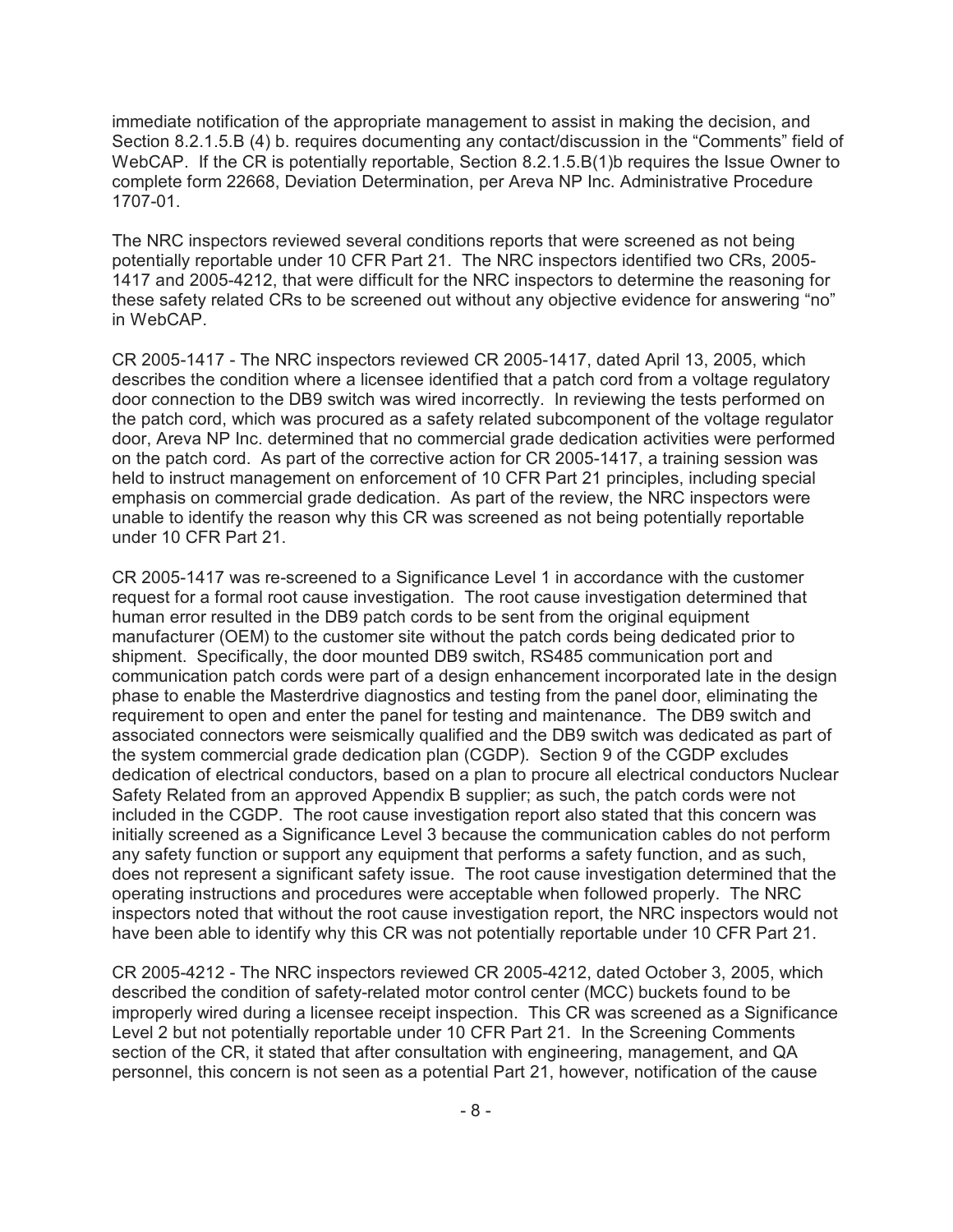determination to the customer involved should be required. No further justification was provided in the CR. According to the CR, the MCC buckets were reworked at a vendor facility to add a backup plate to increase the section thickness at the tap. The vendor performing the repair apparently disconnected leads between the contactor and overload relay for additional access to the repair area and did not return the leads to the proper terminal location upon reassembly. Continuity checks performed by Areva NP Inc. did not detect the problem.

The NRC inspectors questioned why CR 2005-4212 was not considered potentially reportable under 10 CFR Part 21 especially since the NRC inspectors reviewed another CR dealing with another concern with the same MCC buckets, contract, and customer. Specifically, CR 2005- 2433, dated June 8, 2005, identified a concern with the MCC bucket heater packs. Due to the potential reportability of the concern, CR 2005-2433 was processed through the Areva NP Inc.'s Part 21 program which included two Part 21 interim reports, dated August 8 and September 20, 2005, to the NRC. By letter dated November 30, 2005, Areva NP Inc. informed the NRC that they had determined that the deviation was not a defect. In response to the NRC inspector's inquiry, a representative from Regulatory Affairs provided an email from the Issue Owner of CR 2005-4212 which explained the reasoning behind the determination that this concern was not potentially reportable. The NRC inspectors concluded that this type of objective evidence should have been included in the Screening Comments section of CR 2005-4212, as required by Areva NP Inc. Administrative Procedure No. 1717-06, Revision 01.

In both cases, the NRC inspectors concluded that Areva NP Inc. made the appropriate determination on the potential reportability of safety related CRs 2005-1417 and 2005-4212. However, the information supporting these determinations was not readily available, if at all, in WebCAP. The NRC inspectors also concluded that the requirements of Areva NP Inc. Administrative Procedure No. 1717-06, Revision 01, are not consistent with the Areva NP Plants QEM which requires records to contain objective evidence of the activities carried out or the results of these activities. This is identified as Observation 99901359/2006-201-02.

The NRC inspectors identified examples where subcontractors to Areva NP Inc. are not implementing Part 21. The examples that were identified specifically demonstrated that certain foreign suppliers were not performing Part 21 evaluations of deviations and/or failures to comply for the determination of reporting of potential defects that could cause a substantial safety hazard. These examples are documented in CR 2006-1444 and CR 2005-526, described in Section 3.1 of this inspection report, and CR 2006-2472, described below. This is identified as observation 99901359/2006-201-02.

The NRC inspectors noted that Areva NP Inc. has proactively implemented standard procurement language in Administrative Procedure 1212-12, "Purchasing Documents," Revision 31, dated June 6, 2006, that requires their foreign subcontractors to provide all nonconformances or conditions that could affect the acceptability of a product or services already delivered so that Areva NP Inc. can evaluate the deviation and/or notify its customers. This is identified as Observation 99901359/2006-201-03. One example of Areva NP Inc. performing the 10 CFR Part 21 evaluations is documented below in CR 2006-2472.

CR 2006-2472 – The NRC inspectors reviewed CR 2006-2472, dated June 7, 2006, in which Areva NP Inc., was notified by Areva NP Jeumont SA that, during the pre-shipment inspection, a quality control inspector had noticed rust/corrosion on the horizontal thermal shield of an RCP that was being shipped to the customer. Areva NP Jeumont SA initiated a root cause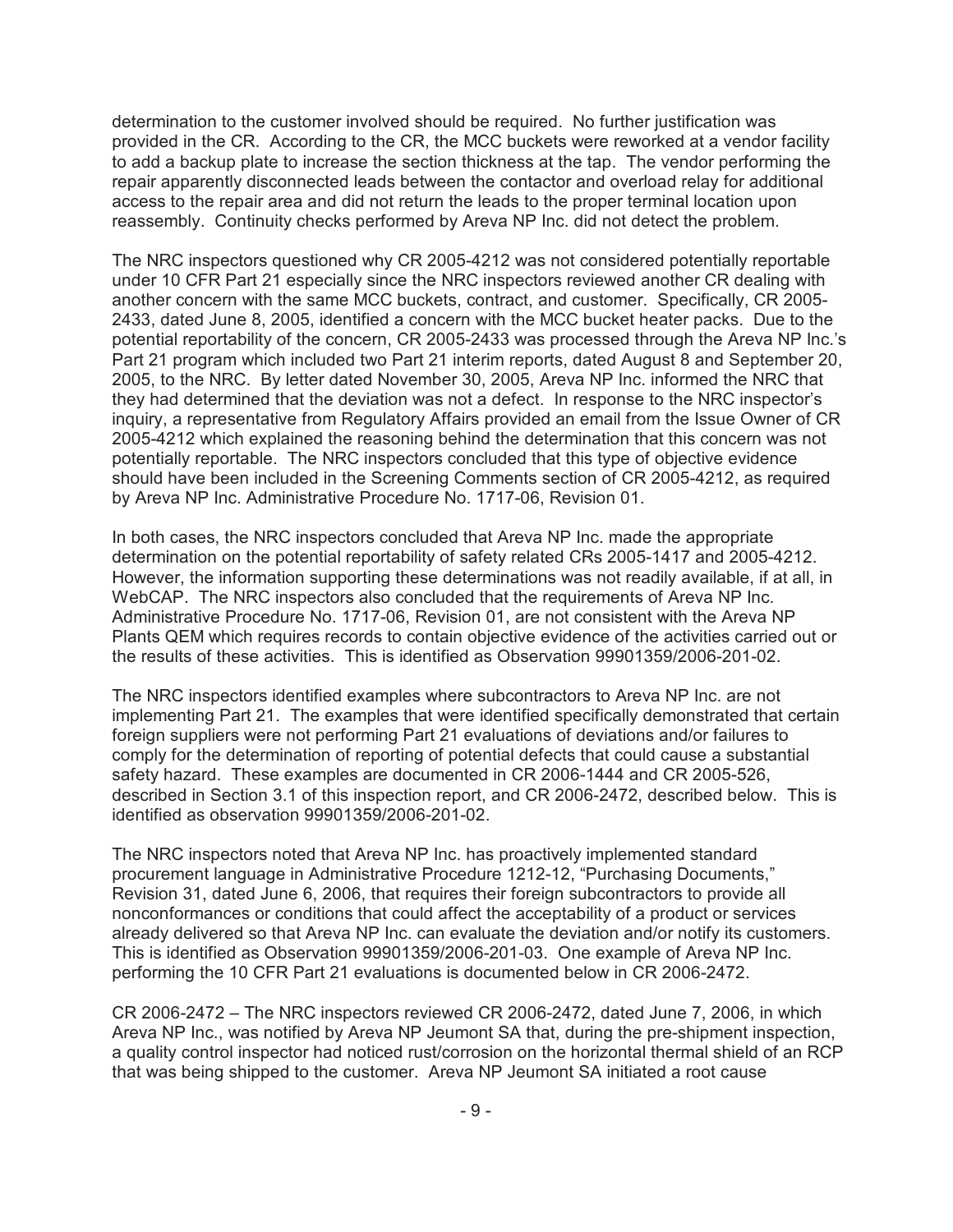investigation to investigate the source of the rust/corrosion. This investigation determined that the safety related material that was used to fabricate the outer spacers on a RCP thermal barrier had not been properly annealed (heat treated). This deviation was not identified during Jeumont SA receipt inspection of the material. Areva NP Inc. initiated CR 2006-2472 as a result of the rust/corrosion in the horizontal thermal shield and to address the Jeumont SA quality performance issues. The CR was identified as a Significance Level 1 condition and identified as potentially reportable under 10 CFR Part 21. Areva NP Inc. completed a Deviation Determination (CR # 2006-2401 & 2472) which determined that a deviation did exist and that Defect evaluation was required. Areva NP Inc. performed a Defect Determination (CR # 2006- 2472) and concluded that a defect did not exist. The NRC inspectors reviewed the Deviation Determination and Defect Determination and concluded that Areva NP Inc. had completed the determinations in accordance with procedural requirements. However, there was no indication in the CR documentation that was reviewed that Jeumont SA had performed any Part 21 evaluations.

# b.2 10 CFR Part 21 Reports

The NRC inspectors noted that Areva NP Inc. Plants had performed 18 Part 21 evaluations since August 2004. The NRC inspectors reviewed 3 of the CRs that were identified as being potentially reportable under 10 CFR Part 21 and concluded that Areva NP Inc. had adequately followed their implementing procedures.

The NRC inspectors reviewed the CR associated with the 10 CFR Part 21 Interim Report 06-001 dated April 13, 2006. This CR was generated by Areva NP Inc. Fuel America and is not one of the 18 CRs discussed above. The issue identified relates to the performance of the control rods during a loss of coolant accident (LOCA). Specifically, the concern relates to the possibility that the control rod could melt during a LOCA, potentially impacting the analyses performed to demonstrate compliance with the criteria in 10 CFR 50.46. The NRC reviewed the current status of the CR which involves Areva NP Inc. and Westinghouse working together to resolve the concern per the Pressurized Water Reactor Owners Group (PWROG) approved approach. The phased approach begins with the preparation of a generic white paper and discussion with the NRC. The current status of the CR was on track with the proposed completion date of January 17, 2007.

# c. Conclusions

The NRC inspectors determined that Areva NP Inc.'s Part 21 program was consistent with the requirements of 10 CFR Part 21. However, the NRC inspectors concluded that Areva NP Inc.'s WebCAP procedure is not consistent with the Areva NP Plants QEM which requires records to contain objective evidence of the activities carried out or the results of these activities. Specifically, the NRC inspectors determined that Areva NP Inc. Administrative Procedure No. 1717-06, Revision 01, did not require objective evidence to be documented for determining a CR was not potentially reportable under 10 CFR Part 21. This issue has been identified as Nonconformance 99901359/2006-201-02.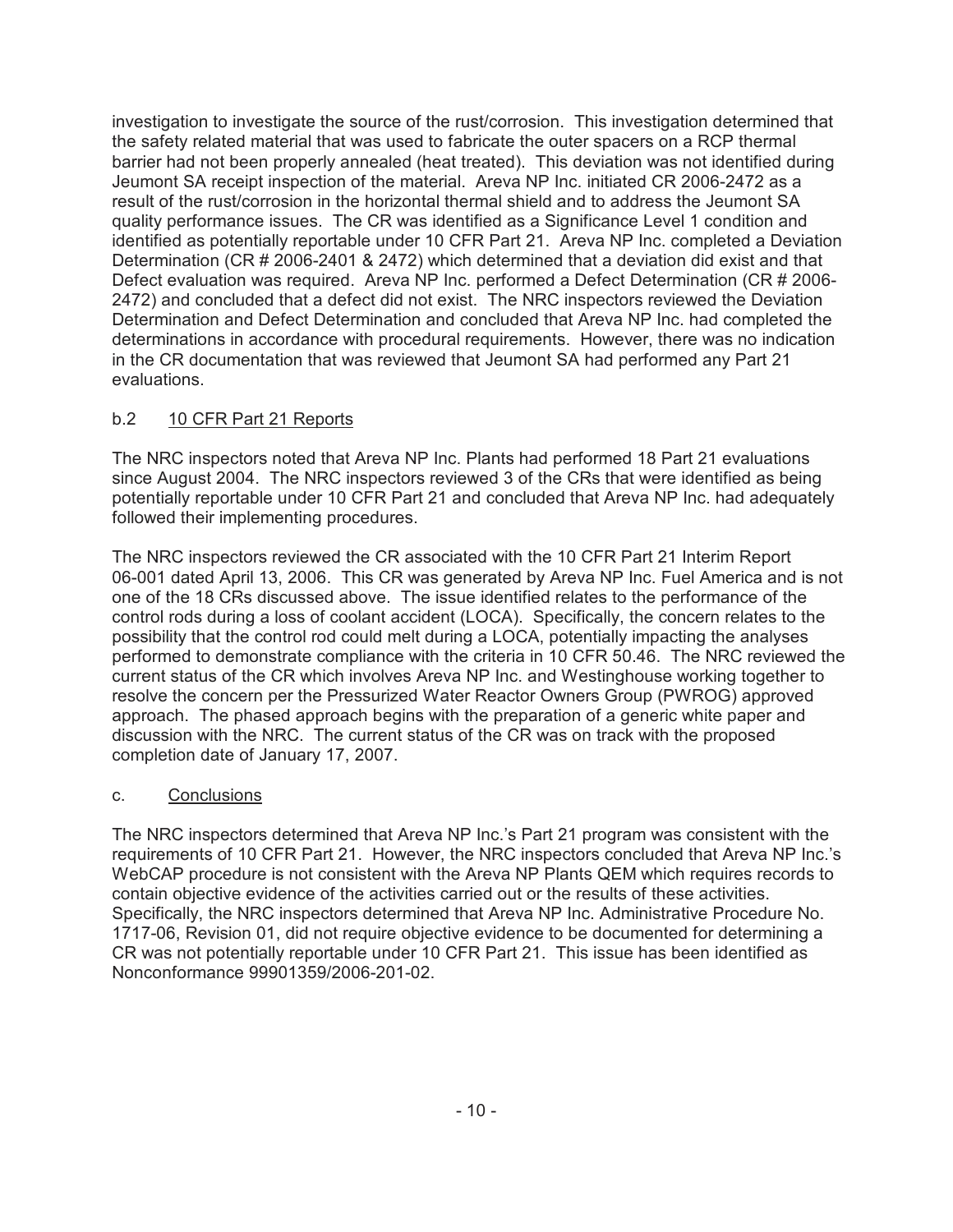### 3.3 AREVA NP CROSS AUDIT PROCESS

### d. Inspection Scope

The NRC inspectors reviewed the Areva NP policy and procedures governing the cross-audit process to determine whether those procedures provided an adequate description of the process and implemented the requirements of Criterion XVIII, Audits, of Appendix B to 10 CFR Part 50.

### b. Observations and Findings

Areva NP Plants QEM Manual, Section 5.2.2, states, in part, that internal audits are performed according to the Quality Management (QM) procedure, "Internal and Supplier Audits." Specifically, Section 5.2.2 states that Areva NP Plants have established a quality and environmental audit process to verify the implementation and effectiveness of the QEM system. The process consists of one annual independent audit of QEM and QEM System Units led by an audit team leader outside of Plants, and one annual independent audit of the QEM Liaison Officer's function in each Region according to the QM procedure, "Performance and Evaluation of Cross-Audits."

Areva NP procedure, PO NP SDI BQ 4, "Corporate Quality Management Procedures Internal and Supplier Audits (Q-102)," Revision 3, dated April 1, 2006, describes the methods and responsibilities for scheduling, preparation, performance, documentation of internal and supplier QM system audits as well as for the related follow-up of actions. Procedure PO NP SDI BQ 4 defines a cross-audit as "an internal audit performed annually by an independent Areva NP audit team on an Areva NP QM organization to assess compliance with corporate QM Directives, Corporate QM Procedures and concerned Sector's QM system."

Areva NP procedure, PO NP SDI BQ 3, "Corporate Quality Management Procedure Performance and Evaluation of Cross-Audits (Q-105)," Revision 2, dated April 1, 2006, states, in part, that cross-audits are part of the process used to check the consistency of the QM system throughout the entire company. Cross-audits, performed by independent teams, complement the internal audit program performed by different QM organizations and gives assurance to the customers that the QM system is correctly applied regardless of the entities of the company Regions/Units/Sectors/Corporate Departments.

Areva NP procedure, PO BQ 007, "Corporate Quality Management Procedure Qualification of Audit Personnel (Q-103)," Revision 1, dated December 1, 2004, describes, in part, the responsibilities and requirements for the qualification of lead auditors for both internal and supplier QM system audits. This procedure is applicable only to Areva NP Inc.

The NRC inspectors reviewed the Areva procedures that governed the cross-audit process to verify that those procedures provided an adequate description of the cross-audit process and were consistent with the requirements of Appendix B to 10 CFR Part 50. The NRC inspectors specifically reviewed the checklist for cross-audits exhibited in Appendix A to Areva NP procedure, PO NP SDI BQ 3. The NRC inspectors noted that the checklist only addressed selective criteria of Appendix B to 10 CFR Part 50. The NRC inspectors inquired as to why certain criteria of Appendix B to 10 CFR 50 were missing from the checklist. The Areva NP Inc. personnel stated that the remaining criteria were included into the cross-audit process to the